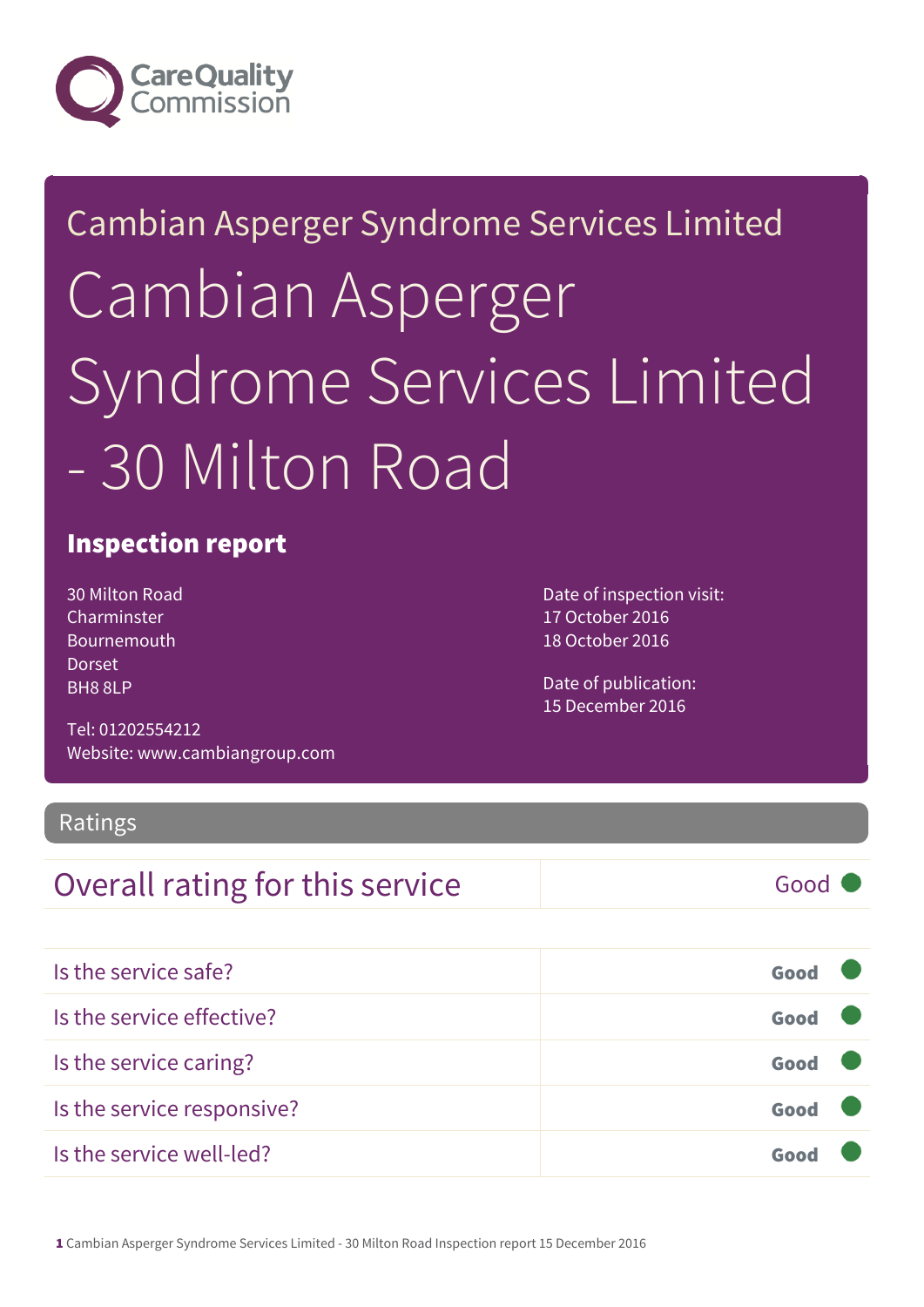## Summary of findings

### Overall summary

The inspection took place on 17 and 18 October and was unannounced. It was carried out by a single inspector.

The service had a registered manager in place. A registered manager is a person who has registered with the Care Quality Commission to manage the service. Like registered providers, they are 'registered persons'. Registered persons have legal responsibility for meeting the requirements in the Health and Social Care Act 2008 and associated Regulations about how the service is run.

30 Milton Road is a care home registered to provide accommodation and personal care for up to eight people diagnosed with autistic spectrum disorders and learning disabilities. The registered manager explained that the home is a 38 week service meaning people who live there go back to their families during school holidays as the home closes during these times.

There was one ensuite bedroom on the ground floor and seven additional bedrooms split across the first and second floor. Five of these rooms were ensuite and the remaining two bedrooms shared a bathroom. There was an open plan kitchen dining room and a communal living area. Staff had their own office and there was a separate medicines room. Outside the management shared an office space which had a laundry room on one side and a relaxation room for people on the other. There was an enclosed rear garden and patio which led from the dining area.

People were given regular quality assurance questionnaires to complete. We saw that feedback from these was used to improve and develop the service further. We noted one comment from a person who lived at Milton Road which read; "Amazing staff day and night. Just an awesome house".

People, relatives and staff told us that the service was safe. Staff were able to tell us how they would report and recognise signs of abuse and had received safeguarding training.

Milton Road had comprehensive risk management systems in place. There was a signing in and out book for people which referenced risk assessments relevant to the activity taking place.

Care files were in place which detailed the care and support people needed to remain safe whilst having control and making choices about how they chose to live their lives. Each person had an individual risk assessment in place which linked to their behaviour support plans. These ensured risks to people were managed and that people were protected.

Medicines were managed safely, securely stored, correctly recorded and only administered by staff that were trained to give medicines. Medicine administration records reviewed showed no gaps in the recording of medicines administered. People were being supported to manage their own medicines safely.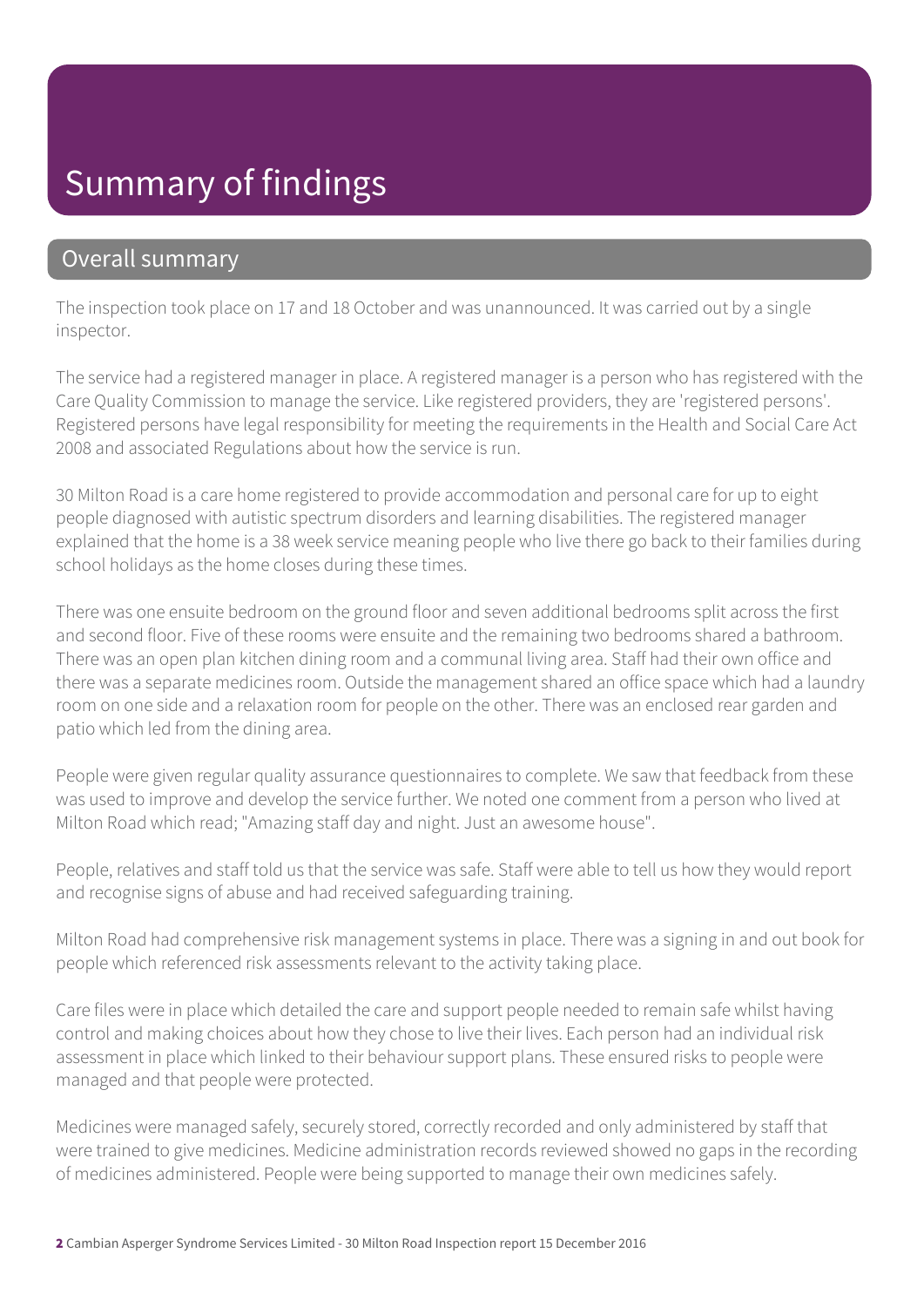Staff had a good knowledge of people's support needs and received regular mandatory training as well as training specific to their roles for example, autism, positive behaviour support and incident report writing.

Staff told us they received regular supervisions which were carried out by management. We reviewed records which confirmed this. A staff member told us, "I receive regular supervisions and find them useful".

Staff were aware of the Mental Capacity Act and training records showed that they had received training in this. Capacity assessments were completed and best interest decisions recorded.

People were supported to access healthcare appointments as and when required and staff followed professional's advice when supporting people with ongoing care needs. An advocate visited the service on a regular basis.

People told us that staff were caring. We observed positive interactions between staff and people. This showed us that people felt comfortable with staff supporting them.

People had their care and support needs assessed before using the service and care packages reflected needs identified in these. Outcomes were set by people and outcome focused reviews took place. These evidenced that people were actively supported to work towards their individual goals and outcome areas. We saw that these were reviewed annually by the service with people, families and health professionals when available.

People, staff and relatives were encouraged to feedback through house meetings, one to one time away from the home with their keyworker and annual quality surveys. We found that feedback from people was listened to and improvements made in response. This told us that the service listened to people's experiences and concerns.

There was a system in place for recording complaints which captured the detail and evidenced steps taken to address them. We saw that there were no outstanding complaints. This demonstrated that the service was open to people's comments and acted promptly when concerns were raised.

People, their families, staff and other professionals all told us they felt the service was well managed. They told us the registered manager and management team were all approachable, knowledgeable, that there was good communication and they were efficient. Staff and people were empowered to take part in the running of the service. They were supported and encouraged to share ideas about how the service could be improved and had been pro-active in supporting changes. They spoke enthusiastically about the positive teamwork and support they received.

The registered manager had a good understanding of their responsibilities for sharing information with CQC and our records told us this was done in a timely manner.

Staff had a good understanding of their roles and responsibilities and in addition to these had lead roles within the home. Information was shared with staff so that they had a good understanding of what was expected from them.

The service understood its reporting responsibilities to CQC and other regulatory bodies and provided information in a timely way.

Quality monitoring visits and audits were completed by the management team. These included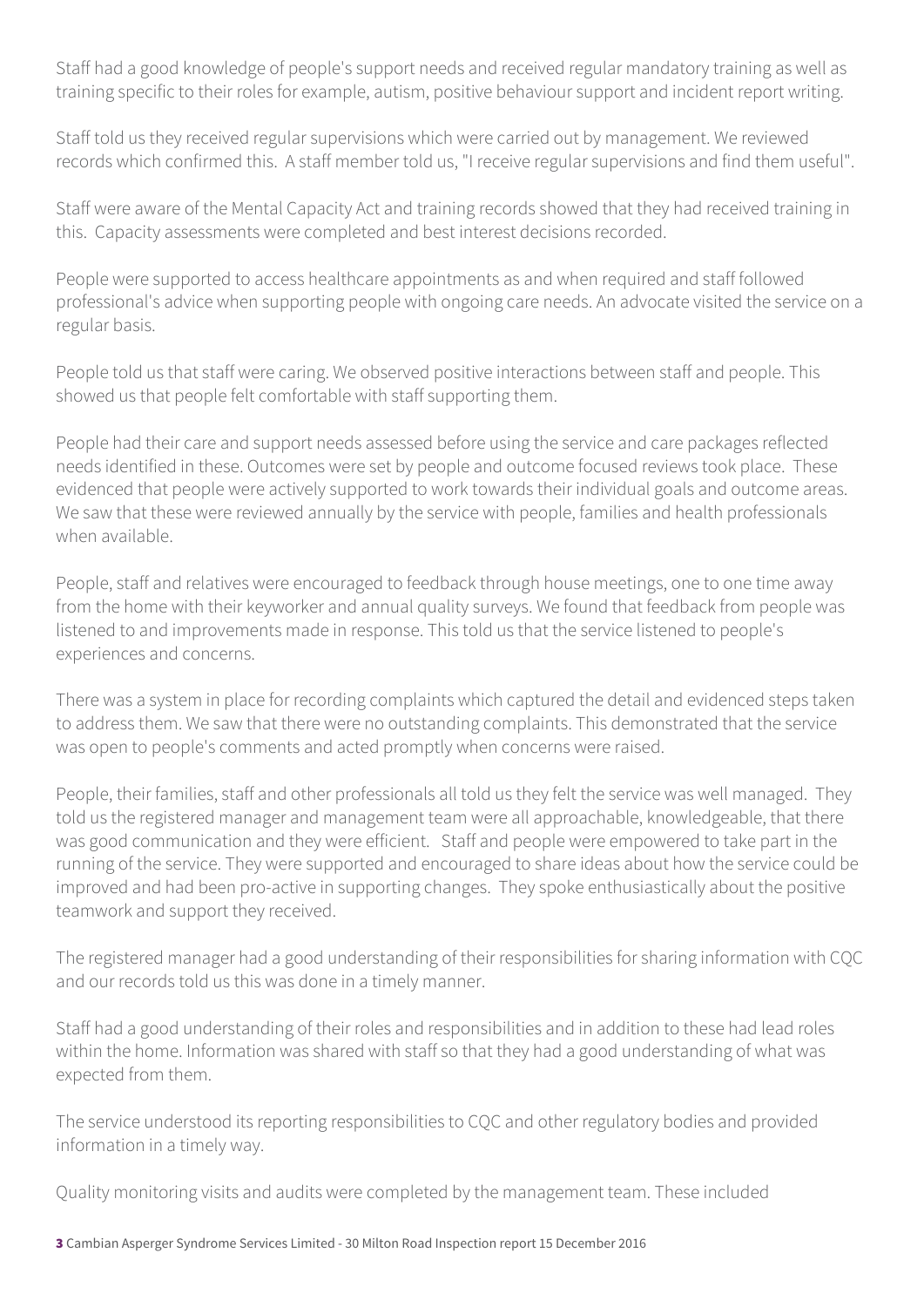environment, medicines and safeguarding. There were also spot checks carried out by the management and additional audits completed by other registered managers from the other local Cambian services. In addition quality meetings took place. This showed that there were a number of good monitoring systems in place to ensure safe quality care and support was provided to people.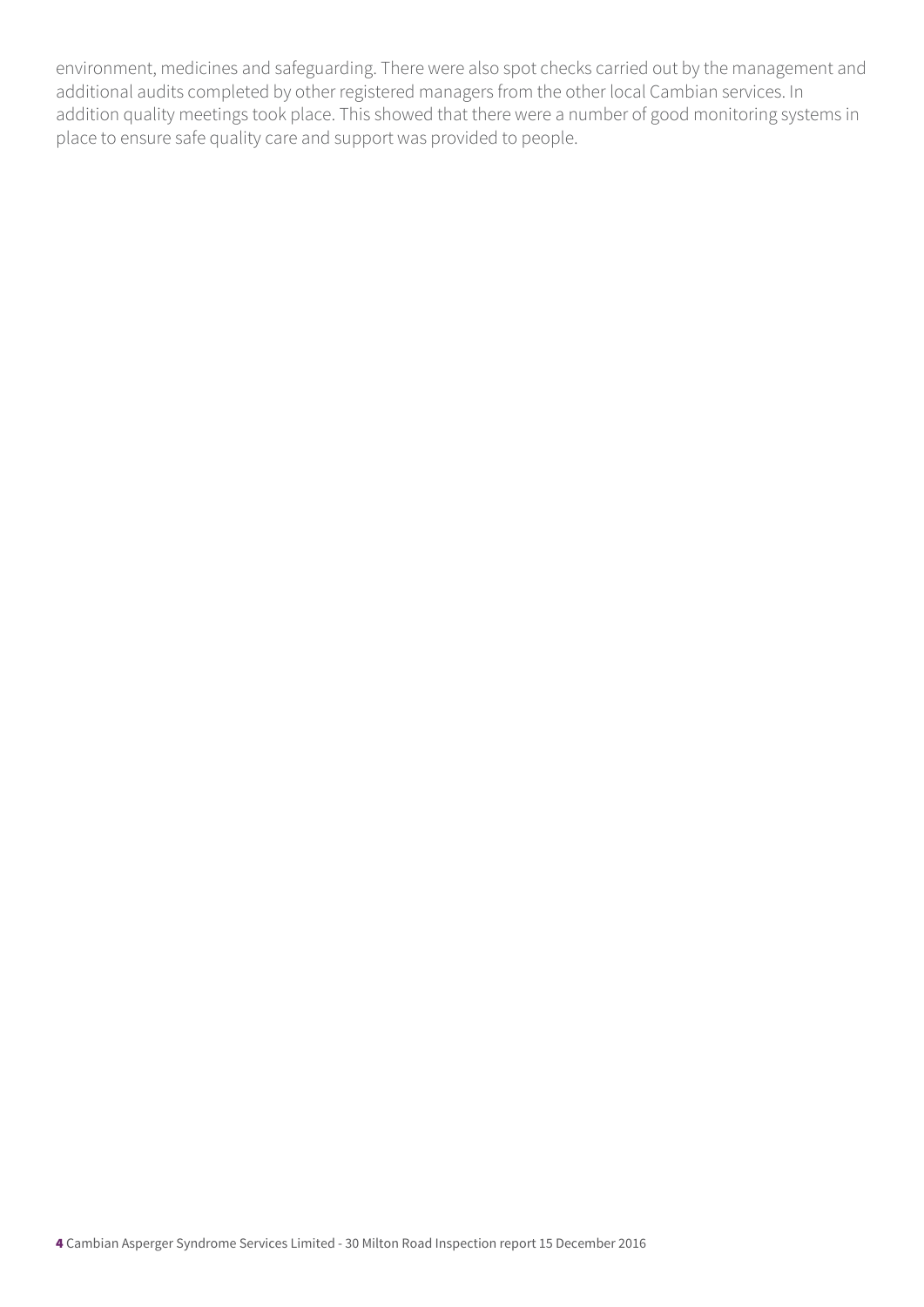#### The five questions we ask about services and what we found

We always ask the following five questions of services.

#### Is the service safe? Good

The service was safe. There were sufficient staff available to meet people's assessed care and support needs.

People were at a reduced risk of harm because staff had completed safeguarding training and were able to tell us how they would recognise and report abuse.

People were at a reduced risk of harm because risk assessments and emergency plans were in place and up to date.

People were at a reduced risk of harm because medicines were managed safely, securely stored, correctly recorded and only administered by staff that were trained to give medicines.

#### Is the service effective? Good

The service was effective. Staff received training to give them the skills they required to carry out their roles.

Staff were supported and given opportunities for additional training and personal development.

People's choices were respected and staff understood the requirements of the Mental Capacity Act 2005.

People were supported to access health care services as and when required.

#### Is the service caring? The service caring of the service care  $\blacksquare$

The service was caring. People were supported to take responsibility for their living environment and participate in cooking their own meals.

Staff treated people in a dignified manner and had a good understanding of the people they supported.

Staff empowered people to make decisions about how they liked to live their lives which people told us was important to them.

People were supported by staff who knew them well and spent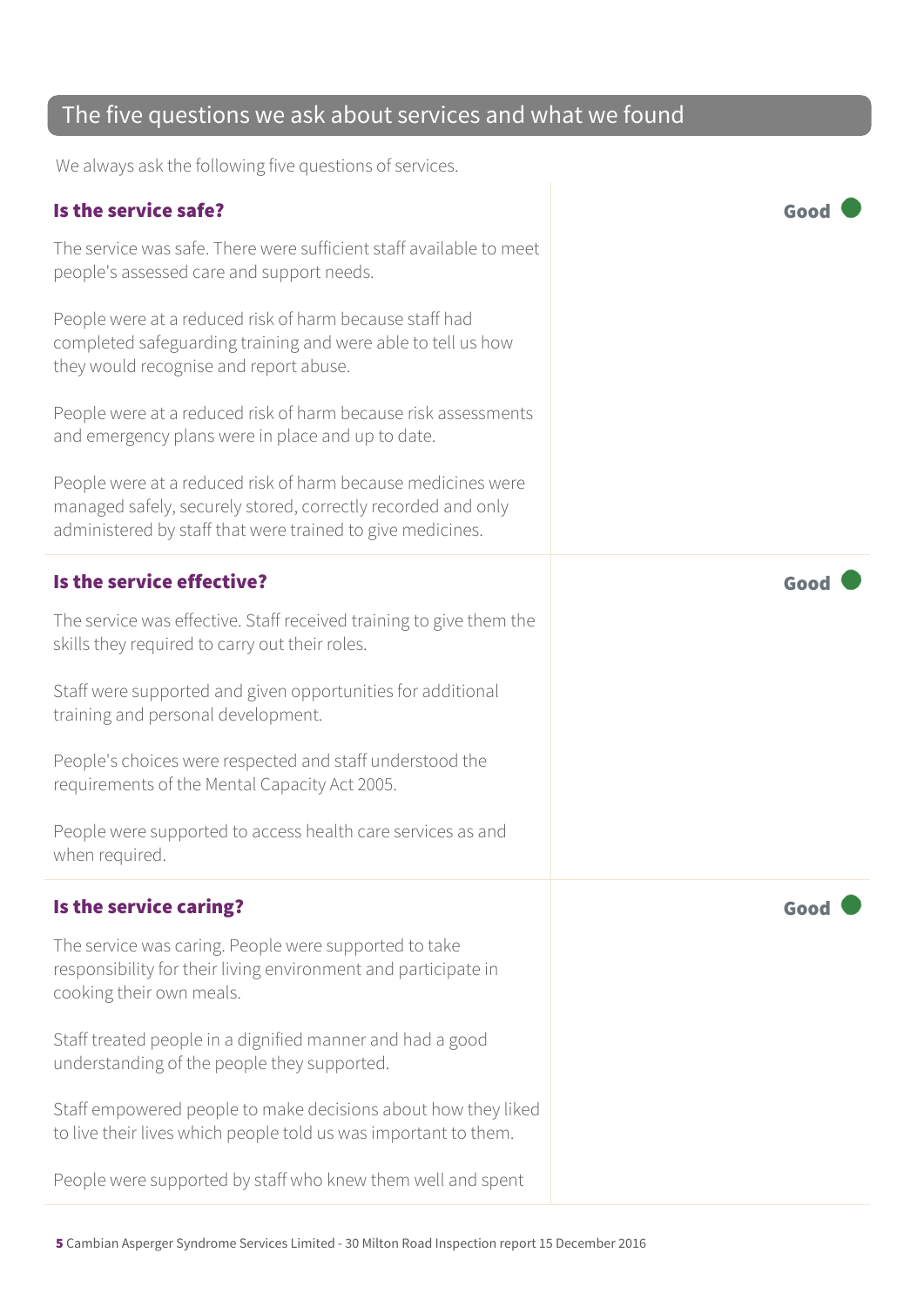time with them.

People were supported by staff who respected their privacy and dignity.

People were supported by staff that used person centred approaches to deliver the care and support they provided.

#### Is the service responsive?  $\Box$  Good  $\Box$  Good  $\Box$

The service was responsive. People were supported by staff that recognised and responded promptly to their changing needs and behaviour.

People were supported to access the wider community both independently and accompanied when necessary.

A complaints procedure was in place. People and their families were aware of the complaints procedure and felt able to raise concerns with staff and management.

Feedback was used to make improvements to the service that benefited the people who lived there.

#### Is the service well-led?  $\blacksquare$

The service was well led. The registered manager demonstrated good leadership and management by empowering people and staff to be actively involved in the running of Milton Road.

Regular quality audits were carried out to make sure the service was safe and quality meetings took place.

Staff had lead responsibilities which had a positive impact on the service and people who lived there.

The registered manager had signed up to the social care commitment. This showed us that the management team were committed to quality service delivery.

Professional boundaries were established. A positive culture which was inclusive was well embedded.

People, staff and relative told us the management were good and rated the service highly.

The registered manager had a good understanding of their responsibilities for sharing information with CQC and this was done in a timely manner.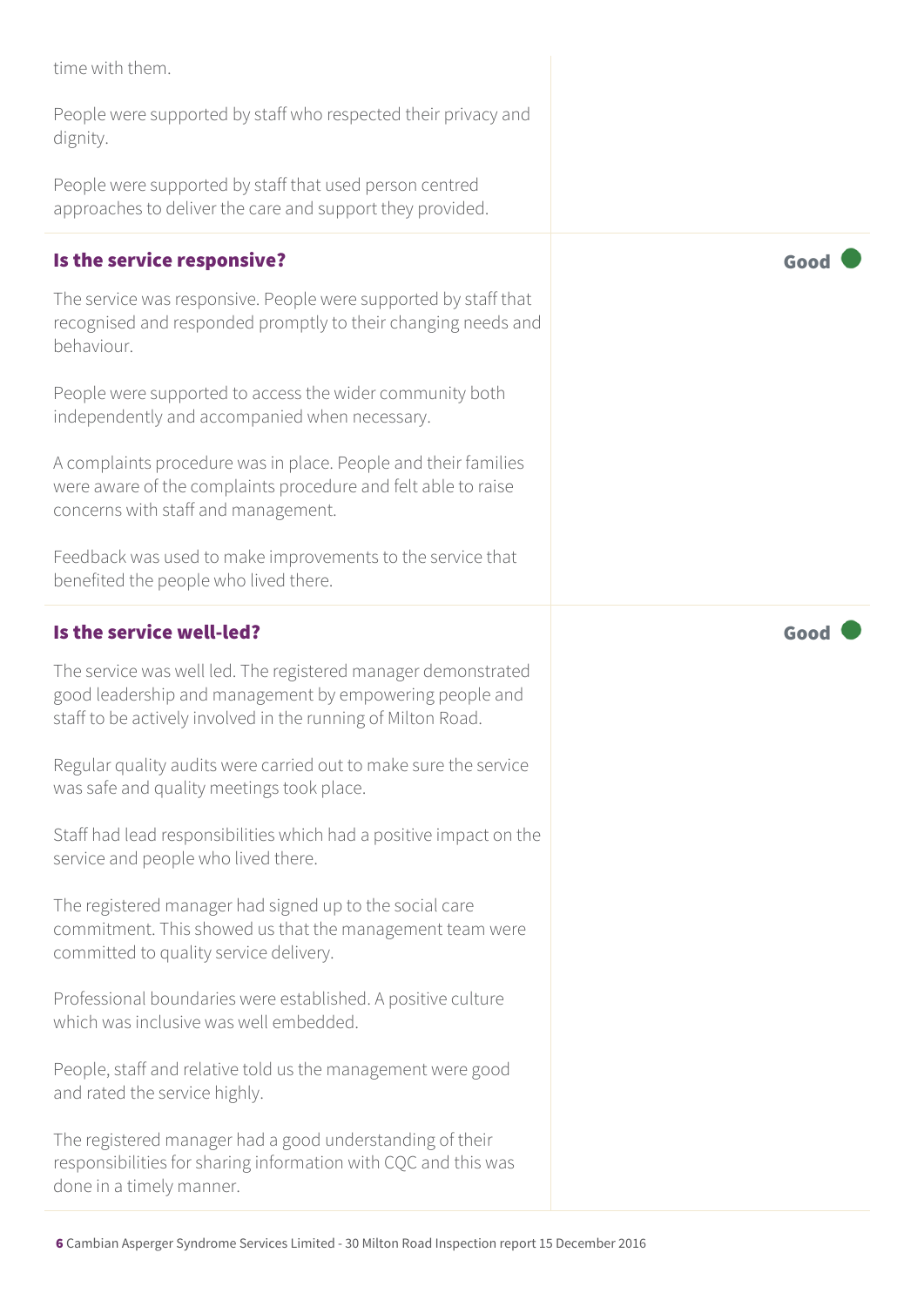

# Cambian Asperger Syndrome Services Limited - 30 Milton Road

Detailed findings

## Background to this inspection

We carried out this inspection under Section 60 of the Health and Social Care Act 2008 as part of our regulatory functions. This inspection was planned to check whether the provider is meeting the legal requirements and regulations associated with the Health and Social Care Act 2008, to look at the overall quality of the service, and to provide a rating for the service under the Care Act 2014.

The inspection took place on 17 October and was unannounced. The inspection continued on 18 October 2016 and was announced. It was carried out by a single inspector.

Before the inspection we reviewed all the information we held about the service. This included notifications the home had sent us. A notification is the means by which providers tell us important information that affects the running of the service and the care people receive.

The provider completed a Provider Information Return (PIR). This is a form that asks the provider to give some key information about the service, what the service does well and improvements they plan to make.

We spoke with four people who use the service and three relatives. We met with the registered manager, assistant team manager and nominated individual. We discussed the service with four staff. We walked around the building observing the safety and suitability of the environment and observing staff interactions with people and practice. We used these general observations to help us understand people's experience of living in the home.

We reviewed two people's care files, incident reports, medicines, policies, risk assessments, quality audits and the complaints log. We looked at two staff files, the recruitment process, staff meeting notes, house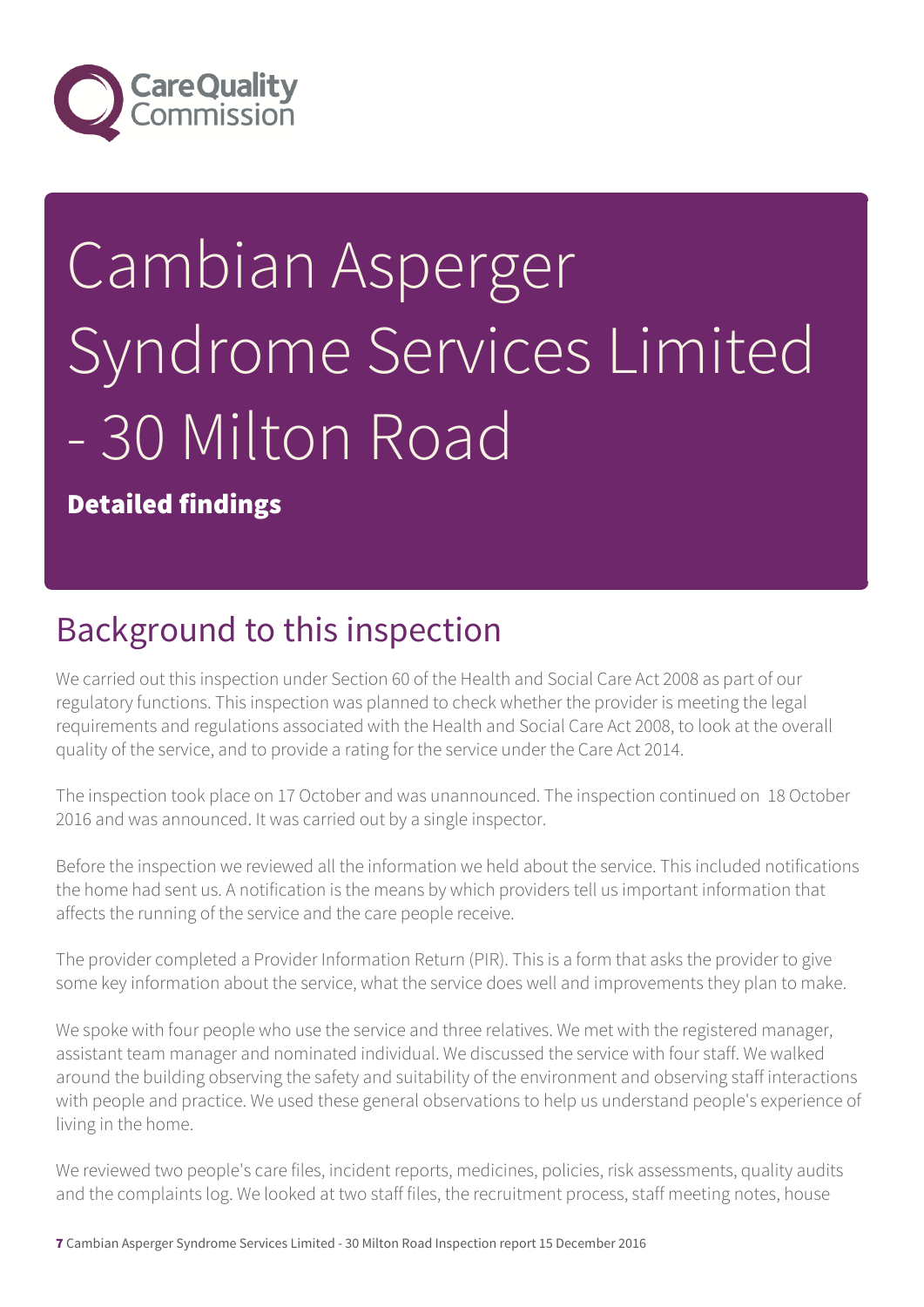meeting notes, training, supervision and appraisal records.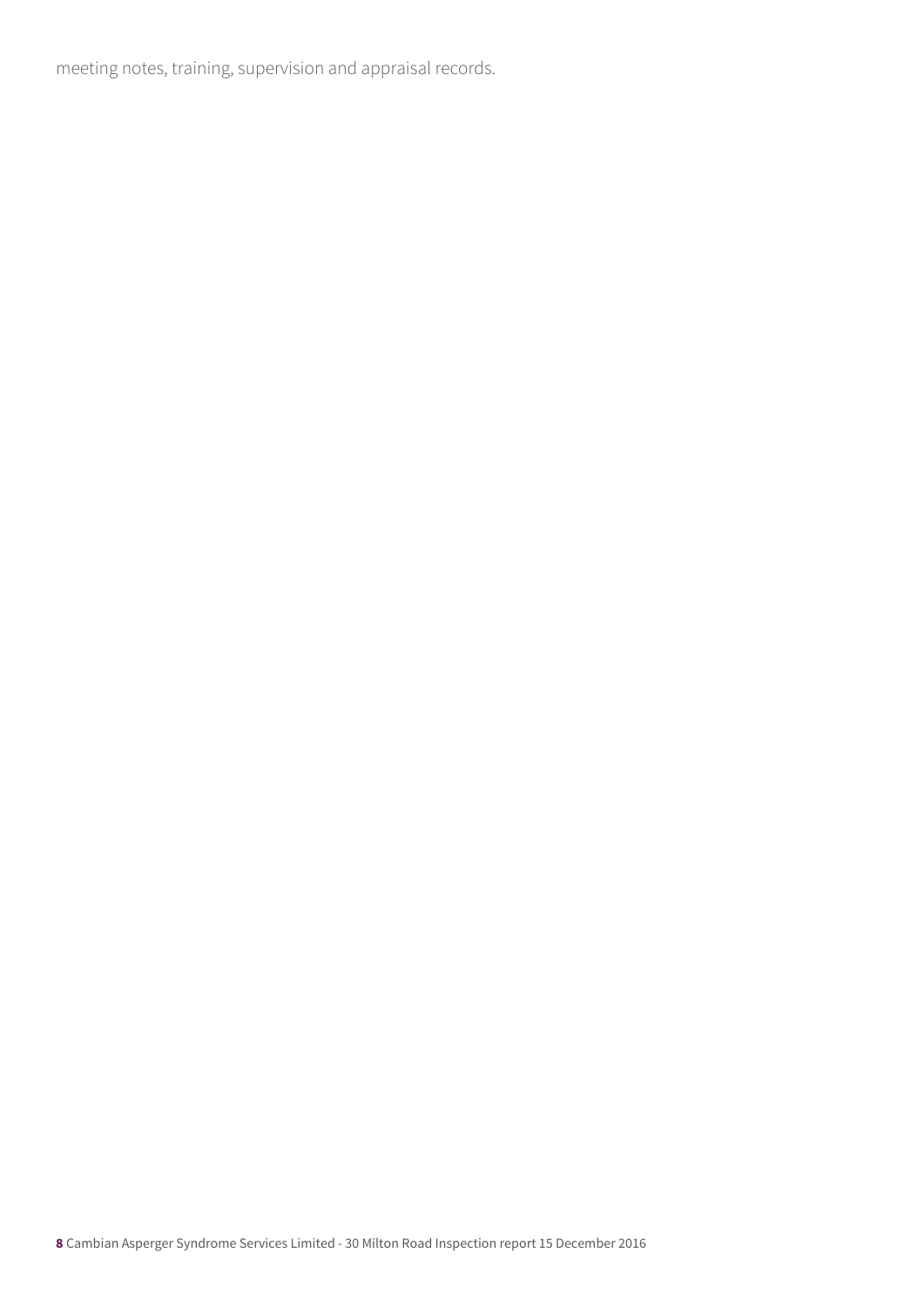People told us they felt safe at Milton Road. One person said, "Milton Road is nice, this is my third year here. I feel safe, there is no threat here". Another person told us, "I feel safe here with staff support and I like my housemates too".

A relative told us, "Yes (name) is safe at Milton Road. There have been incidents of self-harm. Staff have always been proactive to this for example, remove any sharp objects and carry out 15 minute observations to keep (name) safe during these times". Another relative mentioned that there is always someone there for their loved one which gives them the confidence that they will be safe. A staff member said, "We do all we can to make the home safe for the people who live here. There is always a good staff ratio, risks are assessed, people sign themselves in and out so that we know where everyone is". Another staff member told us, "This is a safe home. People are well cared for. There is a keypad lock on the front and rear door which allows people to come and go but keeps strangers out. Staff wear ID and everything we do is risk assessed".

Staff were able to tell us how they would recognise if someone was being abused. For example, they told us that they would look for changes in behaviour, unexplained marks or money not adding up. Staff told us they would raise concerns with senior staff or management. Staff were aware of external agencies they could contact if they had concerns including the local authority safeguarding team and the Care Quality Commission. Staff told us that they had received safeguarding training and that it was regularly updated. We looked at the training records which confirmed this. There was a comprehensive local safeguarding and whistleblowing policy in place which were up to date. In addition to this we noted that information about keeping people safe was displayed on notice boards.

Milton Road had comprehensive risk management systems in place. There was a signing in and out book for people. This was completed when people left and returned to the home during the day. It recorded the date and times people left, their destination, contact number and their estimated time of return whilst also recording their actual time of return. The record also referenced risk assessments which were relevant to the activity. Risk assessments covered a variety of activities for example, independent travel, unsupervised cycling, use of staff cars, lone working. We noted that the assessments identified hazards, people exposed to risk, safety measures to follow, resources and a risk rating. For example, for independent travel on a bus or a train those exposed to risk were identified as people, public and staff. Hazards included stranger danger, challenging behaviour, damage to public property, getting lost and unexpected delays.

Safety measures included assessment of the route, suitable clothing and footwear, ability to ask for directions and read timetables. Resources listed included mobile phones, contact numbers and refreshments if necessary. Each person had been assessed by staff and judgements made as to whether people could participate in the associated tasks safely and competently. A relative told us, "People are given freedom and positive risk taking is promoted". This showed us that risks to people and the service were managed appropriately so that people were protected and their freedom was respected.

The registered manager told us that they had recently worked with people who lived at the home to risk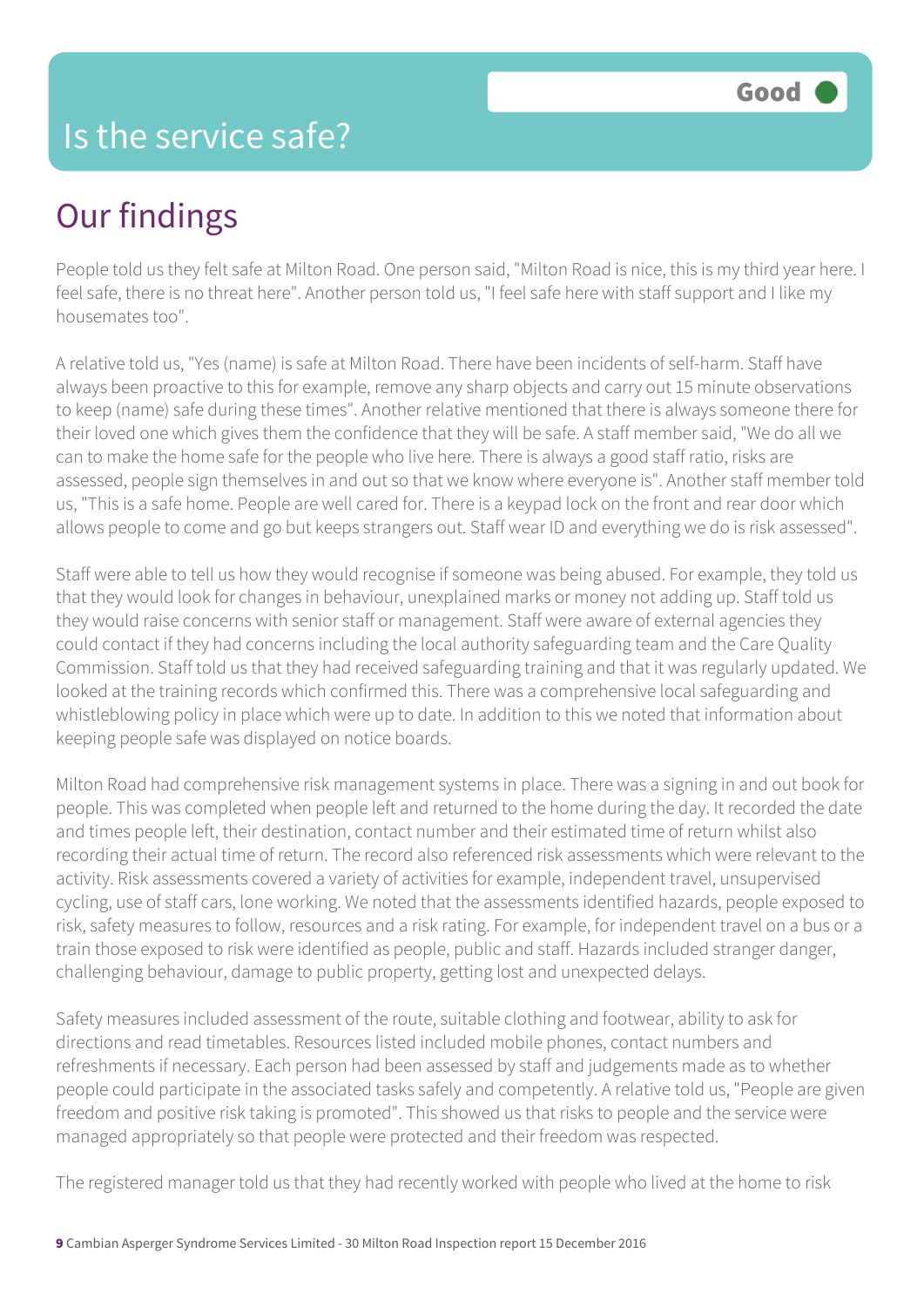assess playing darts. This was in response to a person who wanted a darts board. The risk assessment clearly identified the hazards involved for example; darts being sharp and used as a weapon, they had the potential to bounce off the board, fall down the back of the hot radiator and cause damage to property. Safety measures included darts being kept locked away when not in use; make people aware of games before they start radiator cover to be in place before each game and all games to have staff supervision. In addition to this risk assessment we saw that people had written their own darts rules which everyone had agreed and was also reflected in the risk assessment. A staff member told us, "People are involved in assessing risks. I supported a person to assess the risks involved in using a scooter and the importance of wearing a helmet and appropriate clothing". This demonstrated positive risk taking by the staff and service which involved people and enhanced their understanding of risk management.

There was a business continuity plan in place which covered various scenarios from fire to accidents and dealing with media to missing persons. There was clear step by step guidance for staff to follow and contact details. This meant that staff had the information they needed to keep people and themselves safe should an emergency situation take place.

There were suitable numbers of staff to meet people's individual care and support needs. People's individual needs were assessed during the admission process and support hours provided to people according their assessed needs. A person said, "There are enough staff here. Staff are always willing to help. I have never had staff refuse to help me". A staff member told us, "We are lucky to have a good size staff team. It means that people can be supported to do different activities every day". Another staff member said, "There are enough staff. We sometimes use agency staff and always try and use the same ones to maintain consistency". We reviewed the rota and saw that it reflected the staff ratio we were told by the registered manager.

Recruitment was carried out safely. The staff files we reviewed had identification photos, details about recruitment which included application forms, employment history, job offers and contracts. There was a system which included evaluation through interviews and references from previous employment. This included checks from the Disclosure and Barring service (DBS) to ensure staff were safe to work with vulnerable adults.

Medicines were managed safely. Medicines were securely stored and only given by staff trained to give medicines. The medicines lead in the home told us, "We have a good system in place which works well. Staff need to complete a competency assessment as well as training before they can administer". We saw that medicines were signed as given on the Medicine Administration Records (MAR) and were absent from their pharmacy packaging which indicated they had been given as prescribed. We noted that two staff signed for medicines being administered and that people were encouraged to sign their own MAR sheets as part of promoting their independence. Medication audits took place regularly both by the medicines lead and the management. These audits looked at storage, stock and gaps in recording and/or missed doses.

We discussed medicines with the medicine lead who explained that since having their responsibility they had created a more robust system which the registered manager had signed off. For example they had made sure that MAR sheets were easier to follow by highlighting times in different colours and putting in additional checks. This meant that the risk of any errors which may have a negative impact on people or missing signatures was reduced. The staff member also told us that they were actively supporting people to manage their medicines independently. We were shown competency assessments which were used, risk assessments that had been completed and some information provided to people which aided their understanding and enabled them to achieve this. One person was now using a weekly dosette box which they kept in their room and took their medicines themselves. The person then returned the dosette box to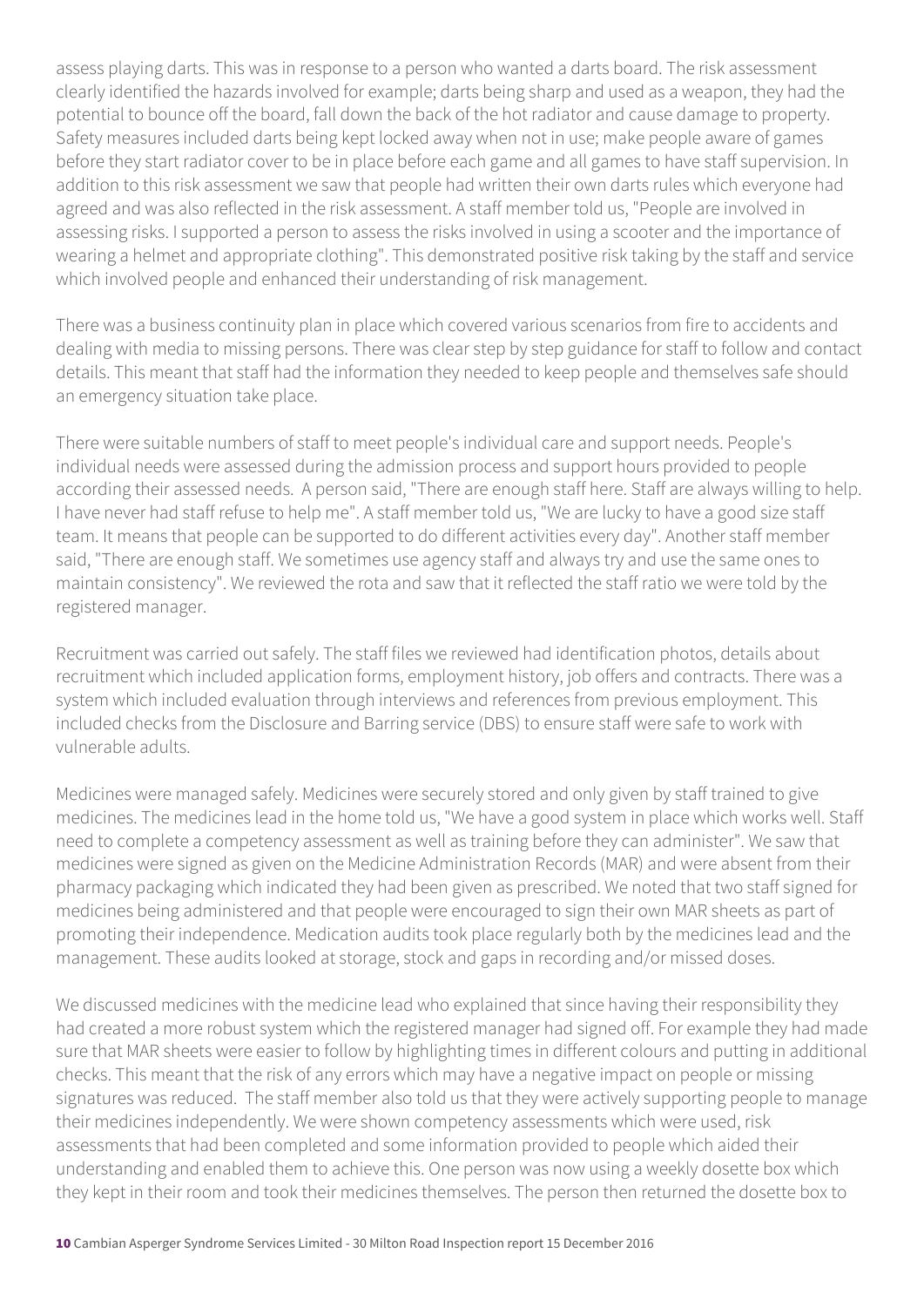the staff to refill with them at the end of the week. The medicines lead told us that this person was doing really well.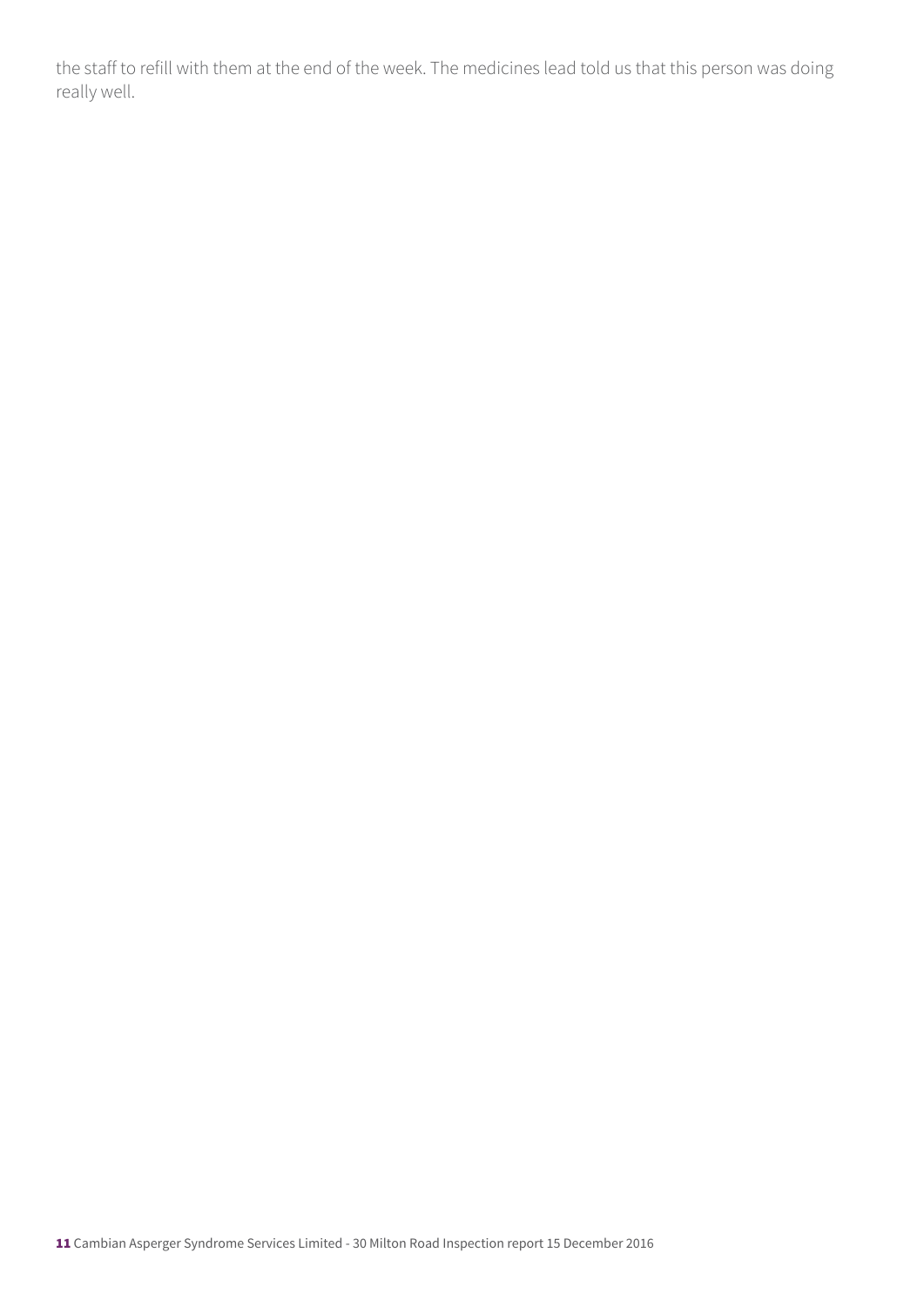Staff were knowledgeable of people's needs and received regular training which related to their roles and responsibilities. A person told us, "Staff know us and what they need to do. They are skilled and clever. They use a mix of different approaches to help us". We reviewed the training record which showed that staff had received training in topics such as safeguarding, fire safety, information governance and first aid. We saw that staff had also received training in topics which were specific to the people they were supporting such as managing actual and potential aggression (MAPA), positive behaviour support and autism. A relative told us, "Yes I feel staff are adequately trained. The registered manager has made a lot of effort to make sure staff are experienced and well trained. This is very reassuring to me as a parent". A staff member told us, "There is a lot of training offered. Recently I completed nutrition and autism. I use my learning and bring it back into the service. For example, in nutrition training we were told that fruit forms the colours of the rainbow. We have now displayed this and shared it with people in the home".

New staff completed an induction programme which involved training and shadow working followed by competency tests. We saw that relevant new staff were working towards or had completed the care certificate or common induction standards. The Care Certificate is a national induction for people working in health and social care who have not already had relevant training or experience. A staff member told us, "I completed my probation period earlier this year. It was a good induction process which was a good mix of practical, online and classroom based learning. This really benefitted me to understand what was expected of me and how best to support people". This told us that people were supported by staff who had the skills and knowledge to carry out their role.

Staff received regular supervisions with management and an annual appraisal. The registered manager had developed a spreadsheet which enabled them to keep an overview on these and make sure they were taking place regularly. Staff told us supervision was useful to them. A staff member told us, "My line manager always helps me. Supervisions are a perfect time to discuss issues or problems I may have with people or staff". The registered manager explained that supervisions lead on from probation meetings. We were told that they are a time for staff to share issues and staff's personal needs. The registered manager went onto say that the management manage these in ways that enable staff and that supervisions aid them in recognising staff as individuals, share developments, aims and objectives. The registered manager said, "I use these to be transparent with my staff and always make sure I cover positive work as well as any concerns I may have". This demonstrated that staff were supported by management to deliver effective care to people and have regular opportunities to discuss their roles and seek feedback on best practice.

We saw staff took it in turns to be shift leaders and used a handover record sheet which captured discussion topics to handover to staff on each shift. We noted that each person who lived at Milton Road had a text box on this sheet and information recorded included things such as; life skills, health and activities. There was also an action box which clearly listed actions needing to be taken for example, PRN medicine times and appointments. In addition to this shift leaders had a check list to complete and sign for which included checks on; medicines, monitoring files, laundry and sharps. This demonstrated that an effective system was in place to ensure that staff starting each shift had the appropriate information and knowledge to deliver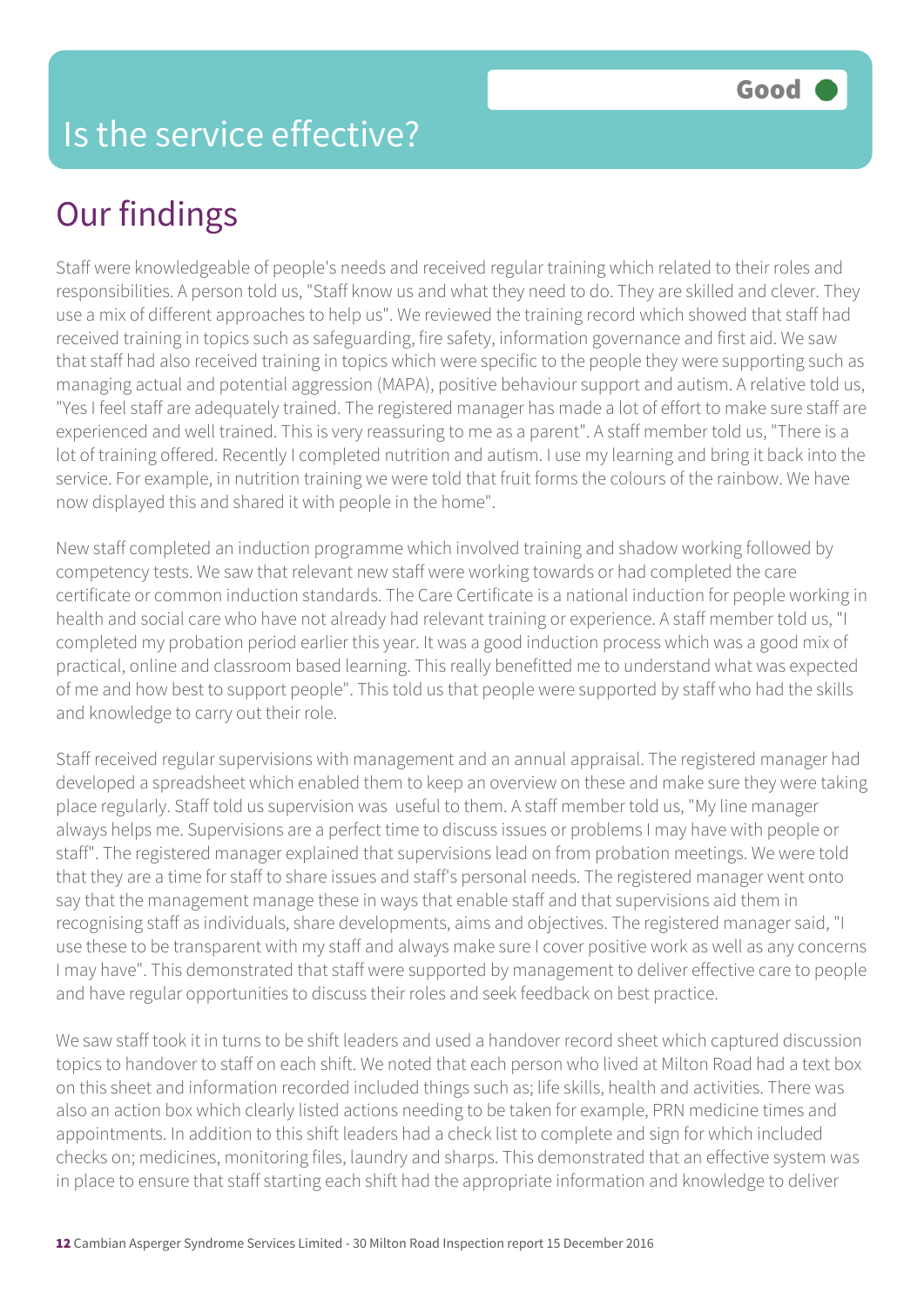consistent support to people which was based on best practice. It also made sure that tasks and duties were completed in line with staff roles and responsibilities. The registered and assistant team manager felt that this system worked well. A staff member said, "Handovers are really effective and provide us with the information we need to continue working with the people. They are really important".

The Mental Capacity Act 2005 (MCA) provides a legal framework for making particular decisions on behalf of people who may lack the mental capacity to do so for themselves. The Act requires that as far as possible people make their own decisions and are helped to do so when needed. When they lack mental capacity to take particular decisions, any made on their behalf must be in their best interests and as least restrictive as possible.

Staff were aware of the Mental Capacity Act and worked within the principles of this. A staff member said, "MCA means that we assume people have the understanding to make decisions unless proved otherwise. There are five principles. If someone lacks capacity I would look at what is in the person's best interest. A meeting with my manager, family and person would be carried out to make sure decisions made are in the persons best interest and least restrictive". We noted that people and or families had signed care plans and consent forms for example personal care, use of photographs and sharing information. This demonstrated that consent to care was always sought.

We saw that the home used capacity assessments for some people. We found that there were two forms one covering day to day decisions and another covering more significant decisions. We reviewed one which had been completed with a person in relation to taking medicines. The person had approached staff saying that they did not want to take their medicine one day so that they could drink. We saw that the assessment clearly recorded that information had been given to the person and that the person had been assessed as having capacity to make this decision. The registered manager told us that the home was looking at completing capacity assessments for people who were working towards self-medicating their medicines. This showed us that the service was always looking to improve current systems and bring new ways of working into the home which would have a positive impact on the people living there.

People can only be deprived of their liberty to receive care and treatment when this is in their best interests and legally authorised under MCA. The application procedures for this in care homes and hospital are called the Deprivation of Liberty Safeguards (DoLS). At the time of inspection no one from the home was subject to DOLS.

People were supported to eat and drink enough. We observed that visual information was available to people in relation to healthy eating and nutrition. The menu showed that there was a variety of healthy food available. A person said, "I study nutrition so understand healthy food but staff do promote fruit and vegetables". We saw that allergens were clearly identified on the menu and that alternative food options were available. We reviewed house meeting notes which evidenced that people were involved in menu planning. A person told us, "I take part in planning the menu and choosing meals. Pasta is my favourite". We observed people making their own drinks, one person getting their own breakfast and another person cooking their own pasta meal during the inspection. People's likes and dislikes were known by staff and clearly recorded in their care files. This demonstrated to us that people were supported to eat and drink enough whilst having the information available to maintain a healthy balanced diet.

People were supported to access health care services. and there was a therapy team established within Cambian which included an occupational therapist, speech and language therapist, holistic therapist, psychiatrist, clinical psychologist and assistant psychologists. We reviewed records and saw that people had recently been supported to see GP's and dentists. We found that one person was visiting a health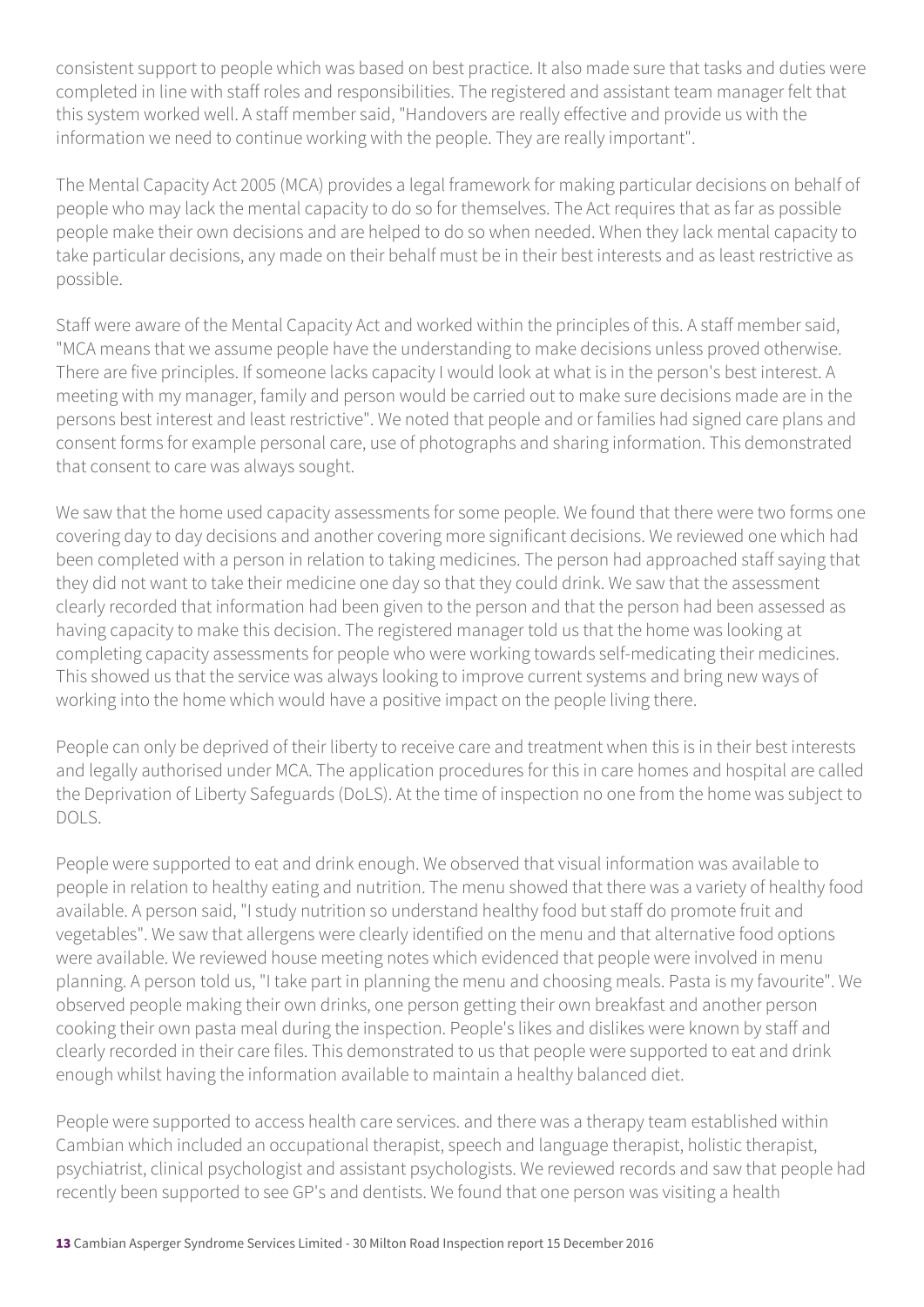professional on day one of our inspection. On day two we found that this had been recorded in the notes and exercise guidance shared with staff to support the person get better.

People who needed an independent representative to speak on their behalf had access to an advocacy service. We noted that there was information and contact details for this service and that an advocate regularly visited the home to talk to people.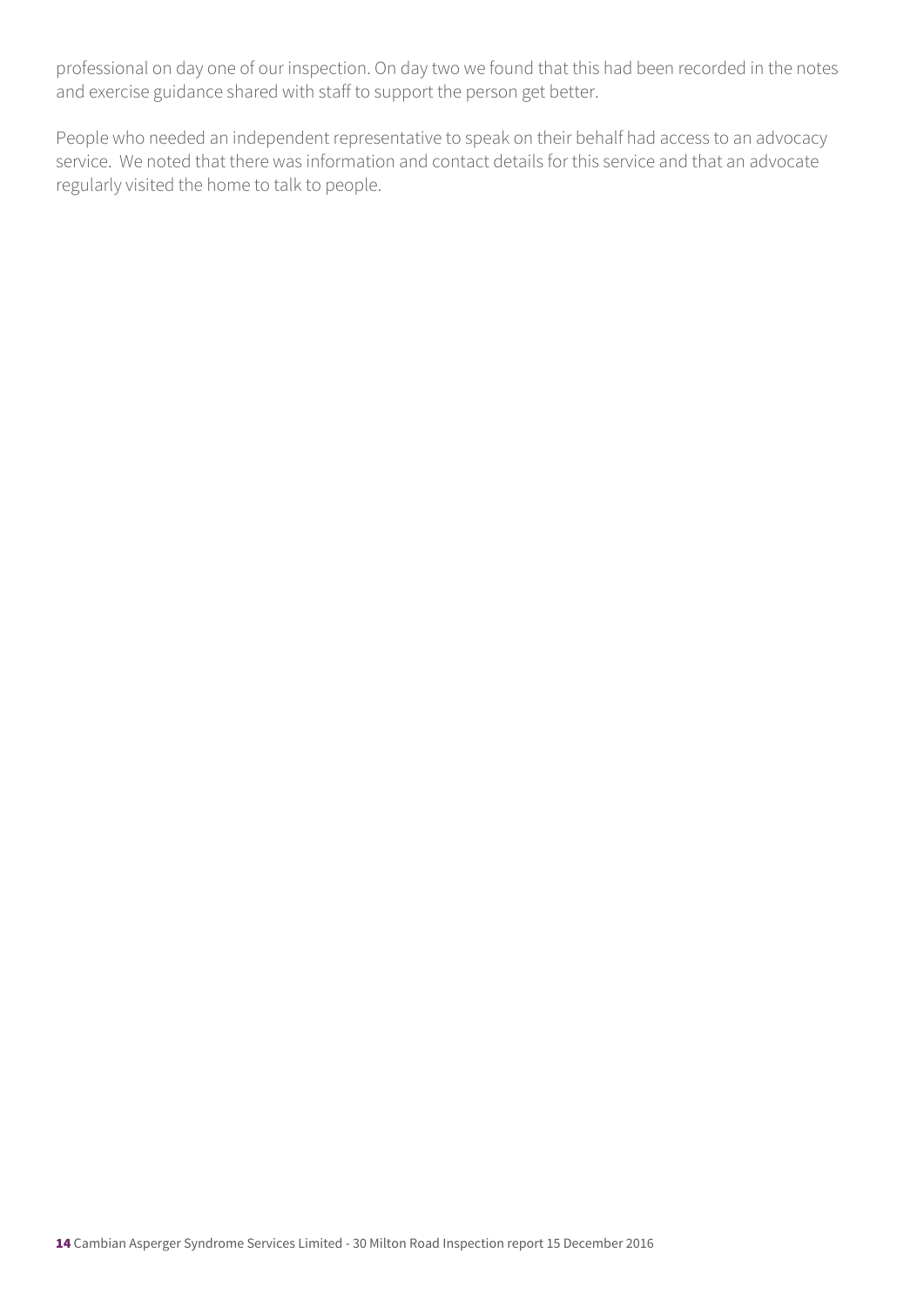The service was caring. We observed on several occasions staff supporting people with life skill tasks for example; laundry and cooking. We also observed people independently cooking and saw that people had their own identified shelves in a communal fridge. A person said, "Staff support me to be independent and learn new skills. My next goal is to travel independently". A family member told us, "Milton Road staff have defiantly supported (name) to learn key life skills and independence. They have supported them to budget, tidy up after themselves and cook which are all important things they need to learn". This was good evidence of empowerment, active involvement and how the service promoted people's choices and independence within their own living environment.

People, relatives and staff all told us that Milton Road was a caring home. A person said, "Staff are good. They are all caring and I get on well with them. Staff all have a caring vibe and check that we are ok". Another person told us, "I like the staff here, they're nice. This house is perfect for me". A relative told us, "Staff are most definitely caring. They show professional compassion towards people and genuinely care. This is important to us as parents otherwise we wouldn't have them there". Another relative said, "As relatives it is important we trust the staff and we really do at this home".

A staff member told us, "I'm caring. I'm soft natured and never judgemental. I like helping people and get a sense of reward when I'm being helpful. I always think of other people's feelings". Another staff member said, "I genuinely care for people in a way that I would want to be cared for. I listen to people, give them structure and care about their needs". We observed staff on several occasions having positive interactions with people and heard banter and laughter at times which told us people felt relaxed and comfortable in staffs company.

People were actively involved in the planning and review of their care and support. A relative told us, "I'm invited to attend review meetings. I have requested an early review before which was arranged by the manager". A person said, "I'm involved in setting my care plan and my key worker keeps me up dated. We have care plan review meetings which my mum comes to, I have the option of being involved in these if I want to". We reviewed this person's care file and saw that they had been encouraged to complete a pre review questionnaire. This was used to gain their views and opinions in relation to the care and support they had received. We read through the last meeting notes and noted that they attended and it reflected their comments and feedback throughout. We found that care and behaviour plans were then reviewed in light of decisions and progress discussed at the meetings. This evidenced that people were actively involved in the planning and review of their own care and support. A person told us, "I've gone through my care plan and agree with it. I have also signed it".

Staff sought views from people and provide them with information which enabled them to make their own decisions. We spoke with staff and asked them how they promote choice and support people to make their own decisions. We were told that information could be given to people using different methods which may include verbal, written and/or visual. Staff said that Milton Road was a person centred home and was run by people, their choices and decisions. We were told that this included areas such as menu planning, life skill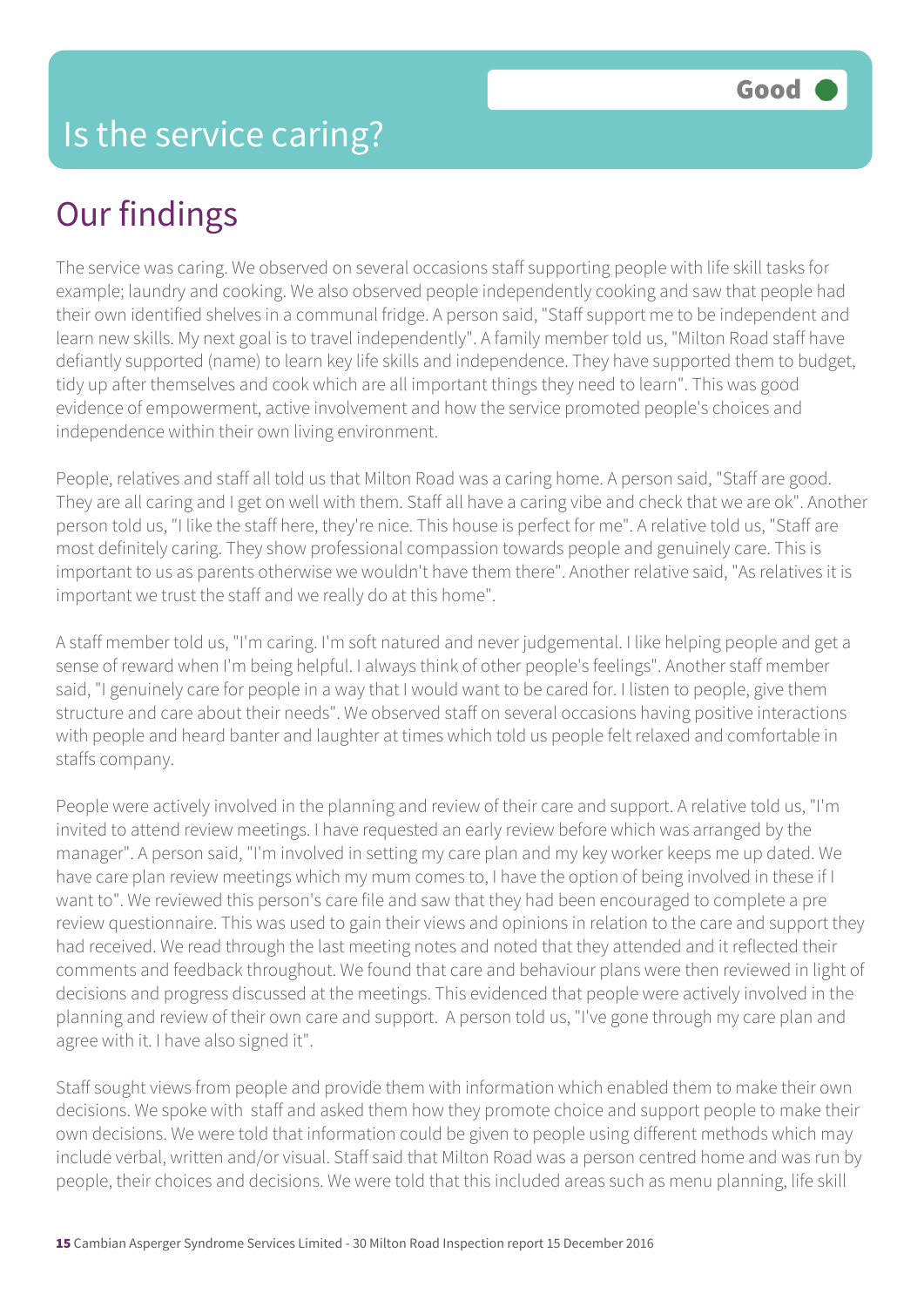tasks, timetables, house meetings and activities. Staff said to us that they would never assume what people's decisions would be and that they would always listen.

We were told that families and friends were able to visit people in their home. A relative told us, "I visit (name) at Milton Road. It is always relaxed there and never chaotic". The home was a 38 week service which meant that people went back to their families in the school holidays. People were also supported to spend time with their family when in-between the holidays too. A person told us, "I go home regularly and at the end of terms. It's important to me to see my family". Staff had a good knowledge of family and friends that were important to people and these were identified in the persons care files.

People's privacy and dignity was respected by staff. People had locks on their doors and held their own keys. Communal toilets and bathrooms had locks on them. People's individual records were kept securely in locked cabinets within the staff and/or manager's office to ensure sensitive information was kept confidential. A staff member said, "I don't discuss people with staff in communal areas and always ask people questions respectfully. We don't leave files out and only use initials when writing records".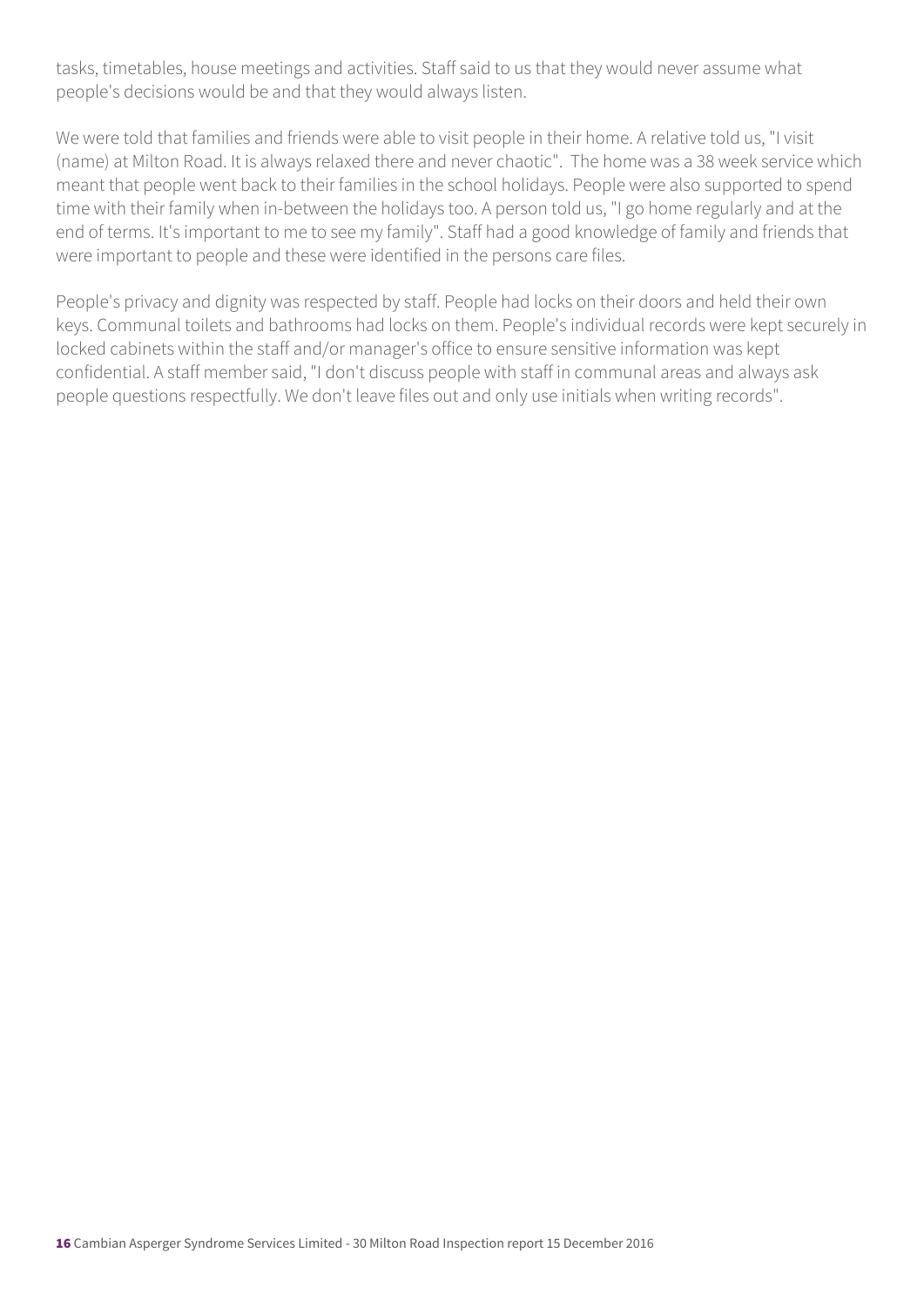People's likes, dislikes, interests and hobbies were recorded in their care files. Activities were available to people for example, we saw an activities board which listed opportunities such as pub quiz's, a pier zip wire trip, fit club and a pier to pier run. A person said, "It's nice around here, we can walk to the train station, it's close to the beach and shops. I do most things independently which is important to me". We reviewed the short term activities file. These were completed before one off activities took place or before people were signed off as competent to carry out activities on their own. An example of one of these activities was a college day trip. The plan clearly identified the activity and who it related to. It detailed the purpose which in this case was a sports activity linked to a course a person was doing. The plan listed resources which would be needed for example; money, appropriate clothing and a mobile phone. Risk assessments were referenced, linked and signed off by the registered manager. A person told us, "I like to go to the gym and it's local, this is linked to my course and I'd like to be a personal trainer one day". This demonstrated that the home provided opportunities which were responsive to people's interests, hobbies, social and learning needs

Milton Road was responsive to people's changing care and support needs. Each person had an individual risk assessment which reflected guidance to staff from their behaviour support plans. These plans ensured that staff had the information required to respond appropriately to behaviours presented by people which may challenge the service. Behaviour plans identified proactive strategies for example, how to prevent behaviours from occurring as well as active and reactive strategies which detailed what staff must do when behaviours start and how to support people to manage this. Following behavioural outbursts there was also information reflecting relapse prevention approaches which told staff how to prevent it from reoccurring. We found that these plans were comprehensive and effective. Staff told us that they found them very useful when responding to people in certain circumstances. A relative told us, "When (name) does present behaviours staff always look at why it may have happened and how to support them to learn and prevent the situation from happening again. Staff have real patience and never judge (name) at these times". This demonstrated how people received personalised care which was responsive to their needs.

We observed a person getting frustrated and asking for support to find their beanie hat. Staff stopped what they were doing and supported them to find it which provided reassurance and settled them. The hat was found and the person left for college. We further noted that the person texted the staff informing them that they had forgotten their lunch money and asked if staff could bring it to college with them. Staff promptly responded saying yes and took it over to them.

Milton Road supported some people who displayed behaviours such as self-harm. We saw that people had, what the service called; sensory diet plans in place. These contained strategies and guidance for staff to follow in these situations. We noted that the plans had been put together by the people and staff. They detailed people's sensory preferences, for example; deep pressure rubbing, therapy brushing or use of a fiddle object. Approaches people did not want staff to take were also identified, for example; one person did not like their head to be touched. We found that staff who used sensory strategies with people had received training from the occupational therapist. We also noted that all incidents were recorded and body maps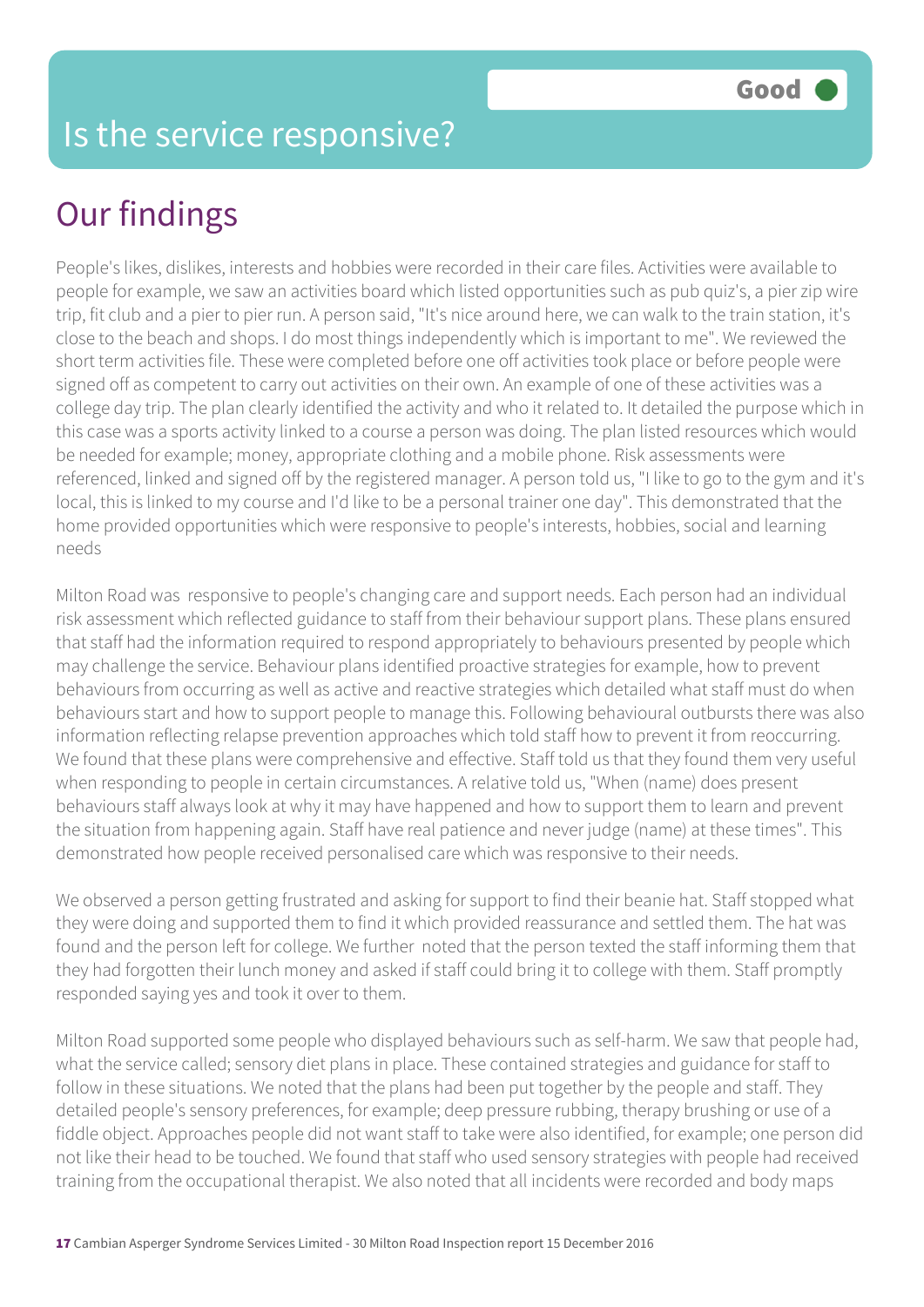completed. This demonstrated to us how the service proactively supported people during these sensitive situations and responded positively to reduce the impact of any harm people may present towards themselves.

There was an effective comprehensive admissions process in place for people who were thinking about living at Milton Road. The process was led by the transition manager and covered a three month period where daily reports were completed and a three month review took place. New people's placement plans covered people's individual needs, their levels of independence and the support people required. We found that people were fully involved in these and advocates were arranged as and when appropriate. Findings during the period enabled the service to reflect their care, support and staffing needs in care packages which were then discussed with the person's social worker and taken to a commissioning panel. The registered manager told us that any new admissions were discussed with the people during house meetings.

We saw that people meetings took place regularly and were attended by most of the people who lived at Milton Road. A person said, "Student meetings are useful. They keep us informed about changes and activities. They are also an opportunity to raise issues we may have about our rooms or complaints. We always discuss the menu too". Another person told us, "I attend student meetings. These are useful for information". A staff member said, "Student meetings are an opportunity to get people together and discuss concerns and update people. Recently some people fed back that their radiators weren't working and in response to this we got maintenance out to fix them". We looked at the house meeting notes and found that this had been recorded. We checked the radiators with people and were told that these had been fixed. An agenda and the last meeting notes were displayed on the people's notice board. This showed us that people were given an opportunity to add to the agenda prior to the meetings taking place. We noted that an activity had been added for discussion and requested by a person. The registered manager had encouraged the person to take ownership in researching costs and directions for this. The registered manager told us that the activity would require some careful risk management and that they were in the process of doing this. This demonstrated that people were listened to and that the service learnt from people's feedback and experiences.

People, staff and relatives were all able to tell us who they would go to if they had a complaint or concern. We noted that there was information available to people regarding the complaints procedure which included contact details. For example, we saw that there were leaflets which were titled, 'is everything all right? If not, read this leaflet. These gave people the information, a space to write down their concern/s and a free post envelope to return it to a key contact for Cambian. This demonstrated an open culture where people were supported and encouraged to raise concerns and/or complaints should they have any.

A relative told us, "If I had a concern or complaint I would have complete confidence that it would be resolved promptly". Another relative said, "I have received a copy of the complaints procedure. I have never had to raise any concerns and however I feel I could if required". We found that the service had a complaints record which captured the complaint and logged steps taken to address them. The registered manager told us how they had responded to an informal complaint recently. We were told that the neighbour had said that the security light was shining into their front window at night. In response the registered manager had arranged for the bulb to be removed and an additional light used which did not shine onto any other property. We noted that there were no outstanding complaints. We saw that there was also a bully box which was situated by the front door. This allowed people to write notes of concern to staff if they felt vulnerable or required support. Staff told us that this was checked twice a day by both shifts.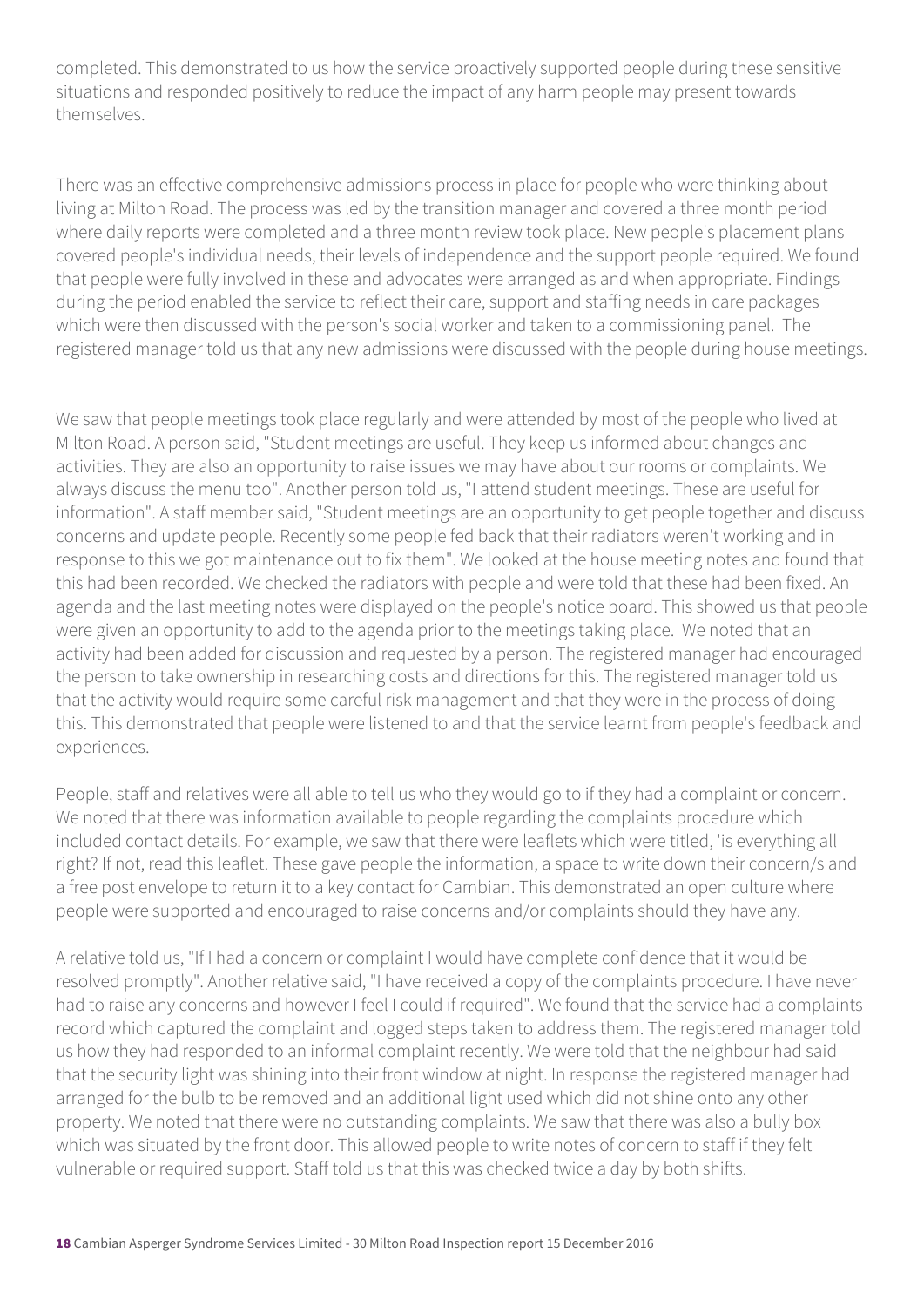The registered manager told us that they were a big believer in reflective learning and that one action they had set in their development plan this year was to develop better systems to improve feedback opportunities for people, staff and families. We were shown a new feedback questionnaire template the home was using which reflected the five key lines of enquiry (KLOEs) which CQC use to inspect registered services and included a prompt for the respondent as guidance. For example they had written, is the service we offer responsive? By responsive, we mean that services are organised so that they meet people's needs. In our services, this means that people get the care they need, are listened to and have their rights and diverse circumstances respected. It then gave the respondent options to agree, disagree or mark as unsure and also offered a text box for them to write additional comments. The registered manager told us they want to use the KLOEs so that people, staff and relatives would get use to the language and gain an understanding for it. We also noted that feedback forms had CQC contact details on them. The nominated individual said that this was in case people or families were not satisfied with Milton Roads responses.

The registered manager showed us feedback from one person which was generally negative. For example they had written comments which included; "everything is either broken or breaking", "we are frequently short staffed", "staff are unprofessional and are always watching T.V.". The registered manager showed us that she had spent time putting a written response together for the person thanking them for their feedback and making sure they fed back on each point the person had raised. For example; the registered manager had said that everything which had been reported as being broken had been replaced however if the person had or knew of other items then they asked for this to be brought to her attention or raised in house meeting. We read that reassurance had been given to the person in relation to staffing numbers and that the registered manager had said that they will address staff watching T.V in the next staff meeting and increase the number of spot checks they carry out. This demonstrated a real commitment to encouraging people to feedback and taking positive action in response to that which was received. This also showed us that the service was open to learning and always responded to people.

We found that this feedback was only one person's perception and spoke to them on day two of the inspection. They confirmed that they were currently happy at Milton Road and were being supported to get ready to attend an interview that afternoon. We read that other people had fed back in their questionnaires positively. We noted that one person had written, "amazing staff day and night. Just an awesome house!"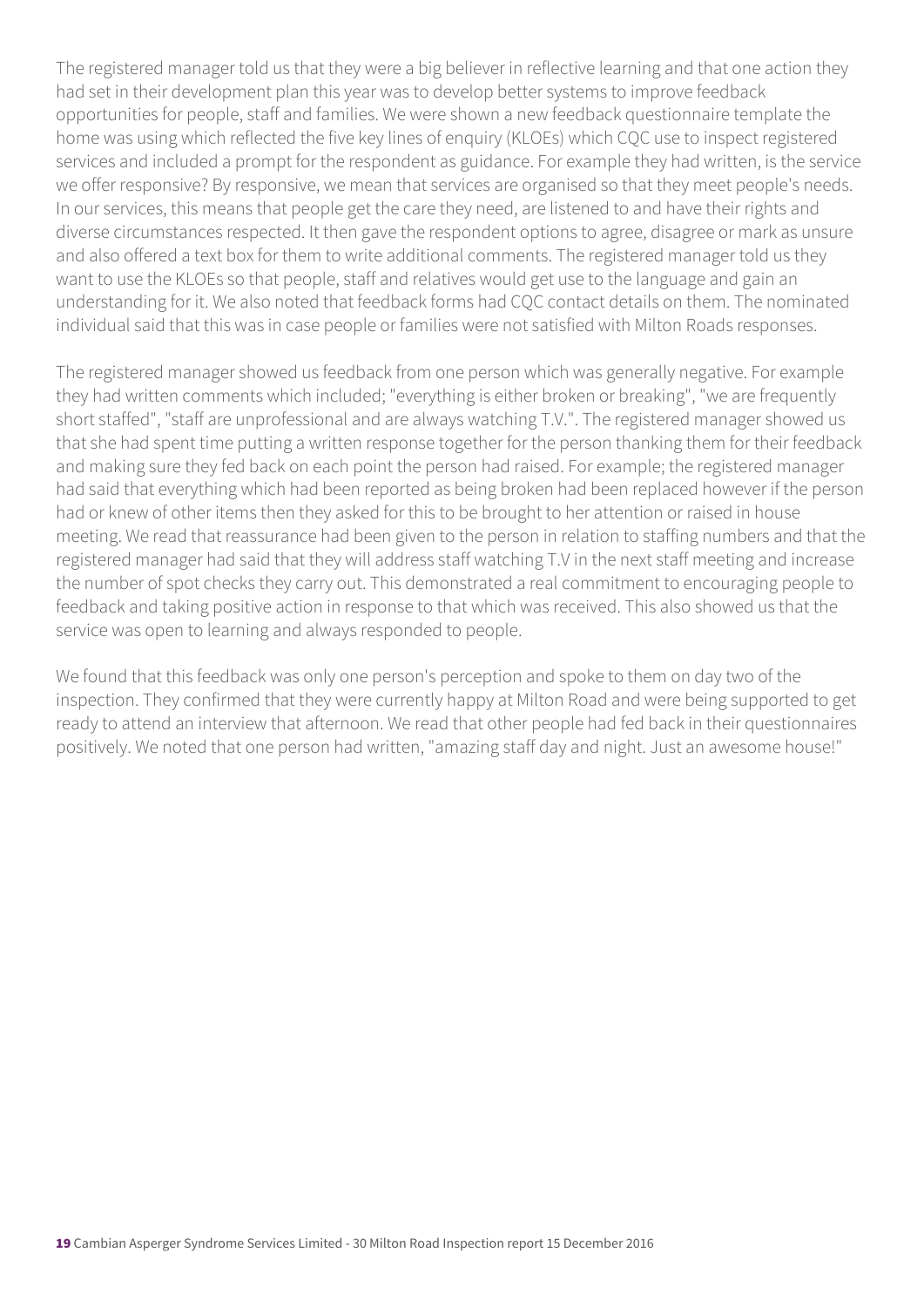The registered manager had embedded an open culture within Milton Road and demonstrated good leadership and management by using empowering approaches with people and staff. We saw that a relaxation room was being developed by people next to the manager's office. The registered manager explained that they have been working with people to take ownership of this and create their own space and 'dark den'. We were told that a dark den would be like a small tent where people can sit and fiddle with little light up objects or just take time out and/or relax. This would then provide people who may at times feel anxious or vulnerable with a smaller more secure area. This would support them with their feelings and/or ability to perform daily living tasks. We saw that it had just been painted by people and that the registered manager was working with the occupational therapist to identify a budget for people to manage. A person told us, "The manager is good. They get things done and sorts them. (name) helped me sort out my own bedroom window blinds".

Staff told us that they each had responsibilities for the running of the service such as money, medicines and meeting outcomes. We saw that staff responsibilities were displayed in the staff office. We discussed these with the registered manager who said, "These empower staff and helps to make them feel involved in the operation of the service". They gave an example and said, "One staff member has the responsibility for following up staff meeting outcomes. This is done by the staff member following up actions with their colleagues via email and discussions and making sure they are completed by the agreed dates". The registered manager explained that they had asked staff to email them a list of what they felt their responsibilities would include. This enabled the registered manager to assess the staff members understanding and if necessary provide additional support.

A staff member said, "It's good that staff have responsibilities. It's such good team work and we all feel involved in the running of the home". Another staff member told us, "Management support me to do tasks and develop my skills. They never take tasks from us they provide the information to put us on track which then helps us learn and achieve". Another staff member said, "The registered manager is the best manager I have had. They give me the tools to achieve and learn. (name) is very visible, supportive, patient and understanding. Always approachable, respectful and honest". Another staff member told us, "The registered manager is a real people person. They lead by example and promote a positive atmosphere which is very inclusive". A relative told us, "The registered manager leads by example. I get the feeling that there are no conflicts between staff and management. The management are responsive and have good communication with everyone". The registered manager said, "I'm not a dictator. I like to think I empower people. If I need to be firm I will be fair and adapt my approach to meet the recipient's needs, it tends to work". This demonstrated that professional boundaries were well established and that people and staff were equally involved in the running of the home and respected.

People, relatives and staff were very complimentary about the management team at Milton Road. A person said, "The registered manager is good and so are the assistant team managers. They always have time for me". A relative told us, "The management manage and lead the staff well. They are all approachable and have a good handle on what is happening as well as what may need to happen". Another relative said, "They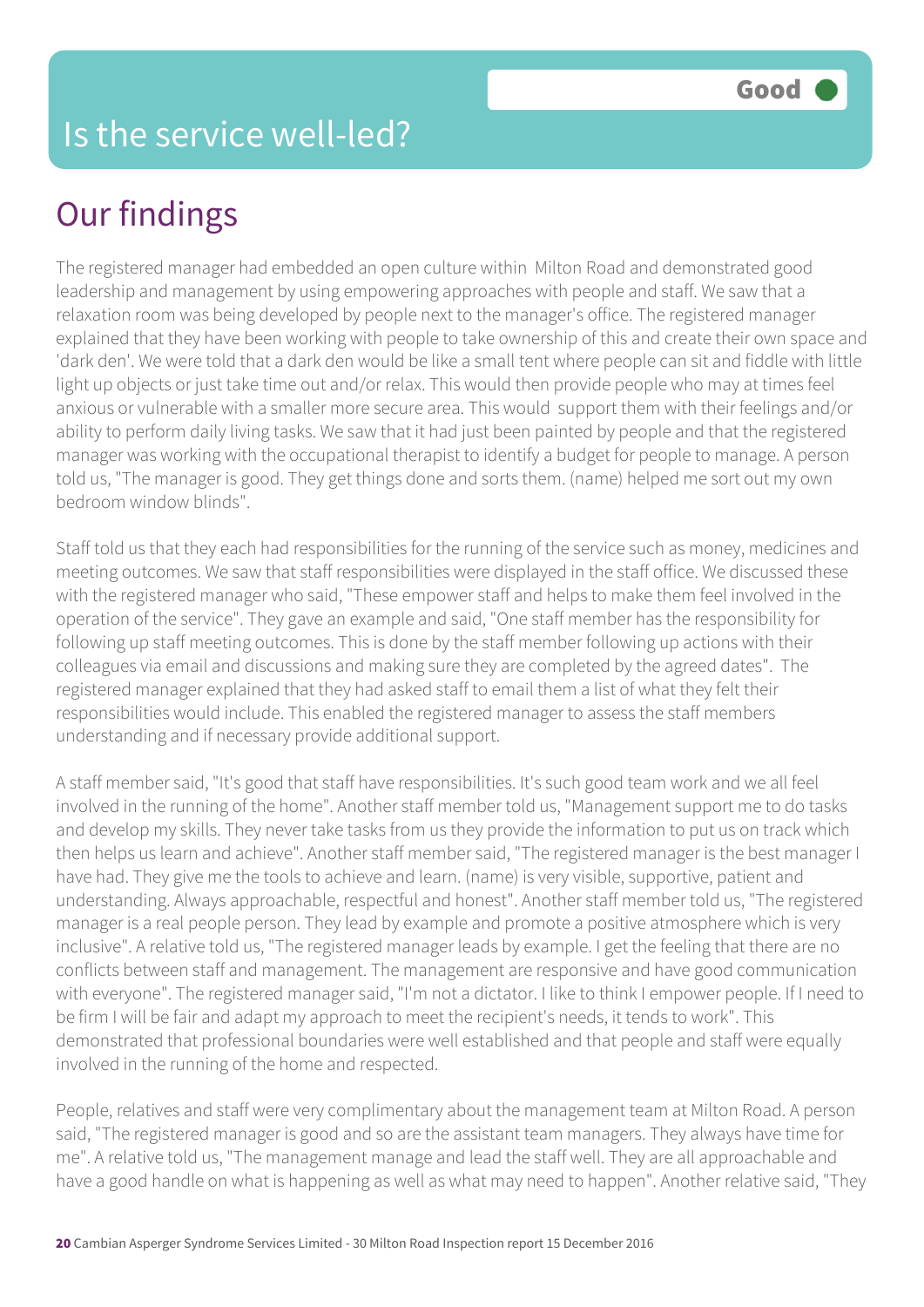all lead by example and respond to us if we want them to". A staff member said, "The registered manager is brilliant and really supportive. Management won't let things slip and will always address issues professionally". We asked relatives and staff to rate the service. One relative said, "10/10 because of the quality of care. The staff are consistent, the accommodation is good. I couldn't recommend them enough to others". A staff member told us, "I would rate the home 10/10 because it's an amazing staff team, environment, people are listened to and are able to make real choices. Activities take place and people learn independent skills. Together we make such a difference". People and staff said that they liked how the registered manager works shifts and completes management tasks in the home as well as in their office. The registered manager said, "I'm not one to stay shut away in an office. I try to work regular shifts weekly so that I can keep a handle on what's happening day to day and be a positive role model". This again demonstrated positive leadership and good management.

Staff meetings were held weekly. Like people's meetings, agendas are put up prior to the meeting so that all staff have the opportunity to add discussion topics. We saw that staff had added under resources; torch, and added responsibility updates. This showed us that staff were actively encouraged to be involved in raising topics for discussion. We read that meetings regularly covered areas such as; actions from previous meeting, medicines, safeguarding, people and training. We reviewed one set of notes which was a meeting following the suspicion of substance misuse by people in the home. The notes captured discussions staff had and recorded that the police visited to provide information and raise people and staffs awareness around the dangers and consequences of misusing substances. We were told that this had had a positive impact on the people and there had been no further evidence or suspicion that it was happening anymore.

We also noted that a person had recently started horse riding and that staff needed to all read and sign the risk assessment before supporting her on this activity. We found that there was a read and sign sheet at the front of all staff meeting notes and that staff had completed this. Actions were then followed up by the outcome lead. We reviewed emails sent from the lead to their colleagues reminding them of what was agreed and staff confirming completion. Staff told us that if they felt practice could be better or developments made then they shared it with the management, people and each other. These would then be discussed and if appropriate agreed. This meant that changes which showed they could have a positive impact on people, staff and service delivery would then be made.

We reviewed incident report records and saw that staff debriefs took place following situations when people had displayed behaviours which challenged staff and the service. The assistant team manager told us that they felt debriefs were important for both people and staff. We were told that these are an opportunity to discuss behaviour support plans, reflect on the incident, think about what was behind behaviour and agree if approaches need reviewing. A staff member said, "The management are good and listen. Sometimes it can be hard supporting people with their behaviour. It's nice to be able to talk to them. It's important for us and people". The management used an online incident reporting system which captured details and enabled the registered manager to quality monitor and analyse the information to identify any reoccurring trends.

We read the Cambian mission statement which was to actively enable people to achieve their best however it is defined for them or by them. Staff told us that they really supported this and promoted it. We observed staff fulfilling the statement on several occasions throughout the inspection. For example; learning life skills, attending an interview and revising for exams. A person said, "I'm doing some revision tonight. I have been offered the opportunity to go to the pub but I need to revise". We were told that staff respected this and supported them.

The registered manager said, "I am always looking to deliver a service which is above and beyond". We saw that the registered manager attends regular external manager network meetings. The registered manager